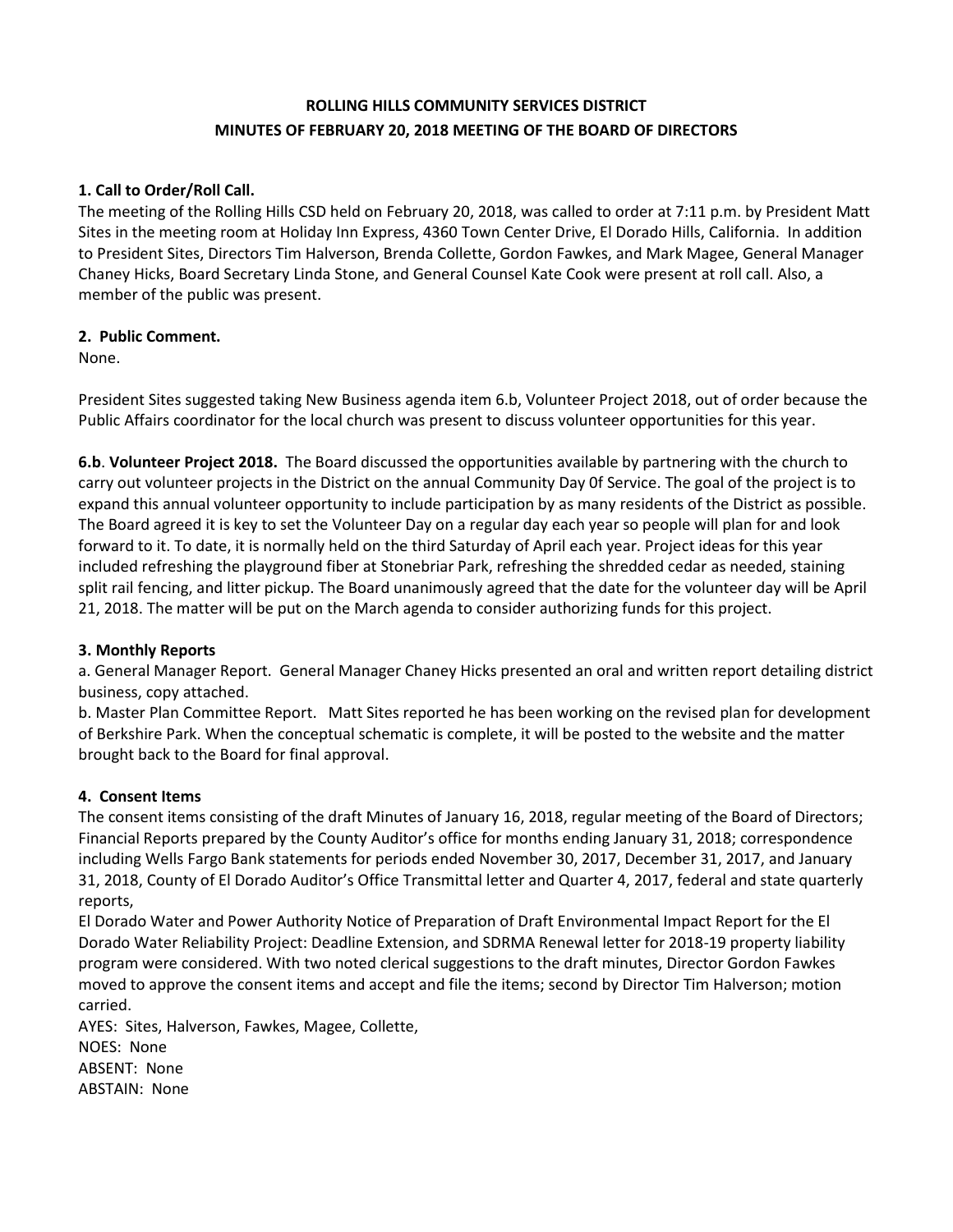#### **5. Old Business**

**5. a. District Revolving Account.** Director Tim Halverson briefed the Board about Wells Fargo Bank's recent policy change for checking accounts held by governmental entities. He also provided information about his investigation into alternative solutions and the possibility of opening an account at Mechanic's Bank, which has no restrictions for such accounts. With input received from the District's General Counsel, the agenda items were reordered and draft Resolutions renumbered accordingly to first consider an amendment to Policy 3041, and then consider possible action regarding the revolve checking account. The Board took the following action:

(1) Director Tim Halverson made a motion to approve Resolution 18-01 Authorizing Adoption of Amended Policy No. 3041-Revolve Checking Account, which policy provides that the District's checking account shall be established with a qualifying local bank, have a maximum balance on hand of \$5,000, and that funds from the revolve/petty cash account may be accessed by check or debit transaction with no single transaction greater than \$500 unless previously approved by the Board; second by Director Gordon Fawkes; motion carried.

AYES: Sites, Halverson, Fawkes, Magee, Collette, NOES: None

ABSENT: None ABSTAIN: None

(2) Director Tim Halverson made a motion to approve Resolution 18-02 Authorizing Opening of District's Revolve Checking Account with Qualifying Local Bank, including Mechanic's Bank, to serve as a "petty cash" type of checking account to be replenished as funds are expended on behalf of the District, that the authorized signers on the account will be the General Manager and board members of the District, and in coordination with the establishment of the account with Mechanic's Bank, the existing revolve account with Wells Fargo will be closed; second by Director Gordon Fawkes; motion carried. AYES: Sites, Halverson, Fawkes, Magee, Collette,

NOES: None ABSENT: None ABSTAIN: None

(3) CAL-Card Option for Purchasing. The Board was advised about the CAL-card (purchase card) available to local agencies through the Department of General Services Procurement Division. It was the unanimous direction of the Board to table consideration of this additional alternative at this time.

#### **New Business**

**6. a. Enforcement of Ordinance Regarding Parking Restrictions.** Director Tim Halverson gave a summary about the District's existing Ordinance regarding parking restrictions and the prior legal opinion received that Citations must be issued by a District employee. In consideration of current General Counsel's legal opinion about enforcement and the authority under which the District's Ordinance was adopted, a draft revision to Policy No. 3201 was considered. After discussion, Director Tim Halverson made a motion to approve Resolution 18-03 Authorizing Adoption of Amended Policy No. 3201 – Procedures for Enforcement of Ordinance Regarding Parking Restrictions, which specifies that citations are issued by the Enforcement Officer; second by Director Mark Magee; motion carried.

AYES: Sites, Halverson, Fawkes, Magee, Collette, NOES: None ABSENT: None ABSTAIN: None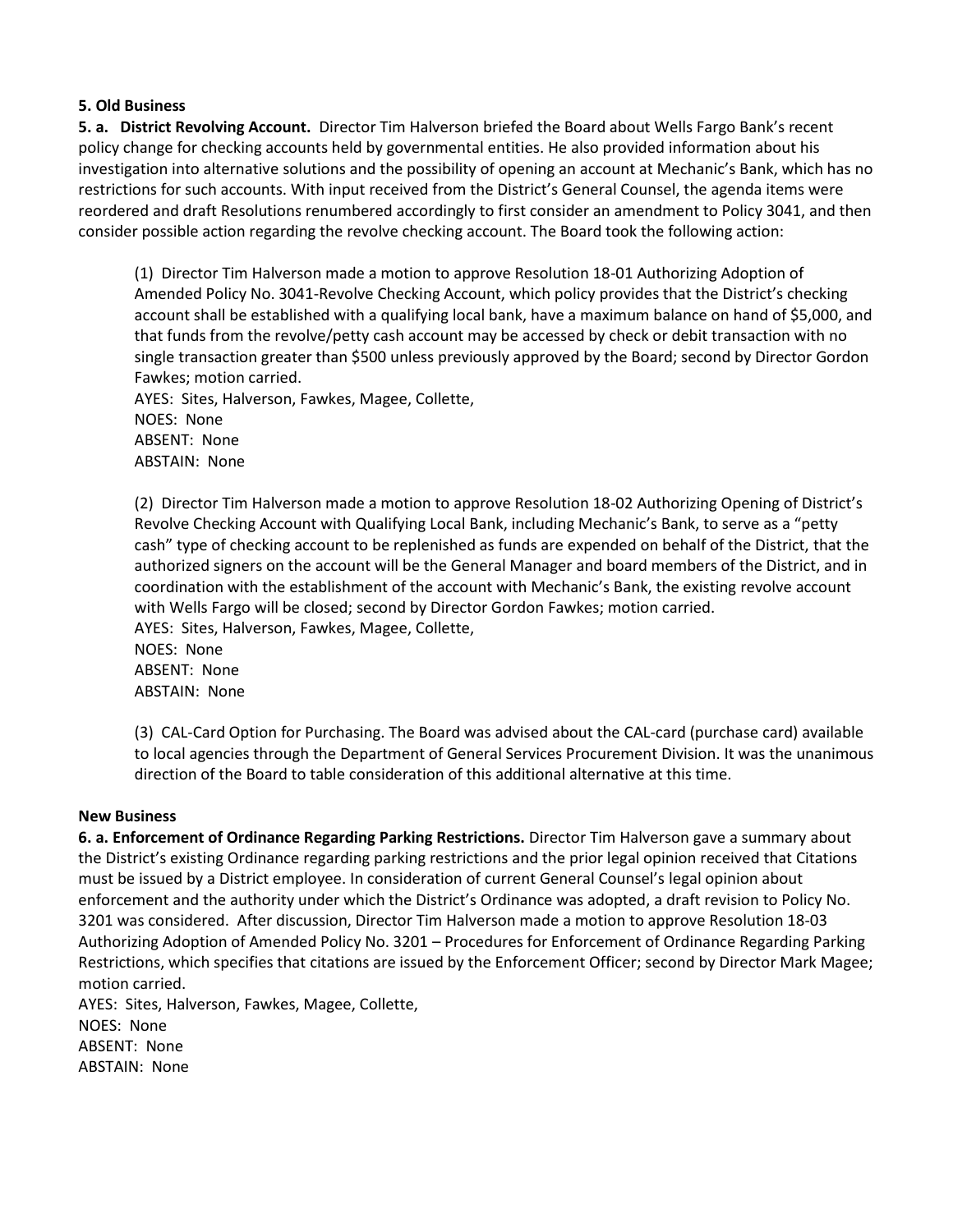**7. Adjournment.** The meeting was adjourned at 9:04 p.m. upon a motion by President Matt Sites, second by Director Gordon Fawkes; motion carried.

Submitted by:

/s/

Linda Stone, Board Secretary **Approved by Board: March 20, 2018**